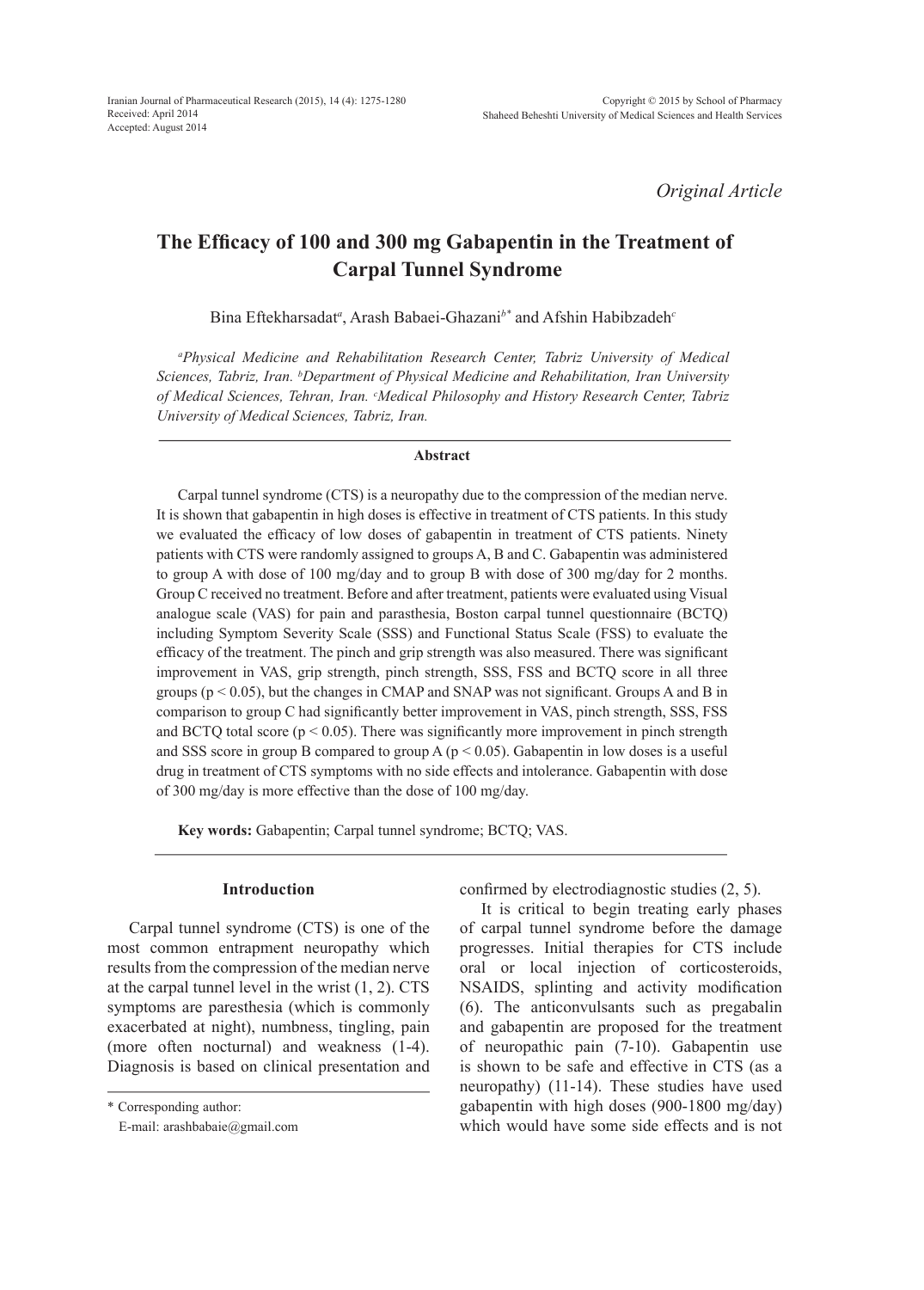tolerable by some patients. There is a possibility that gabapentin reach satisfactory results with low doses. To evaluate this presumption, we aim to evaluate the efficacy of 100 mg/day and 300 mg/day gabapentin in the symptom alleviation in patients with CTS.

## **Experimental**

# *Methods*

In this randomized clinical trial we studied 90 consecutive patients with mild to moderate CTS (70 women and 20 men, mean age  $44.38 \pm$ 8.26 years, range, 22-68 years) visiting Physical Medicine and Rehabilitation clinics, Tabriz University of Medical sciences, Tabriz, Iran. Clinical diagnosis of CTS was based on the American Academy of Neurology diagnostic criteria (15). Comprehensive medical and neurological evaluations were performed to exclude neuropathies of other etiologies. Patients with isolated CTS were included in the study and patients with CTS in the setting of other neurological diseases were excluded. Patients who had thenar atrophy or were treated with steroid injection in the last 3 months, with known contraindication to or prior use of any antiepileptic drugs, creatinine clearance <30 mL/min or elevated liver enzymes, clinically significant hematologic, cardiovascular, renal, or hepatic disease, history of narcotic or alcohol abuse and previous CTS surgery were also excluded. The protocol was approved by the local ethics committee of our institution, and the informed consent was obtained from all study participants. This clinical trial was registered in the Iranian Clinical Trial Registry, and the registry number is IRCT201401144641N7.

Using RANDLIST 1.2 software, random numbers were produced and according to sample size, patients were enrolled into the study. In the case of missing or exclusion of any patient during the course of treatment, a new patient was selected by more random numbers. Patients with mild to moderate CTS randomly divided into 3 groups A and B and C. For a period of 2 months, Group A received gabapentin 100 mg/ day (Soha Pharmaceutical Co., Iran), Group B received gabapentin 300 mg/day and group C received no treatment. Splints were administered

at nights for all 3 groups during the study. The physician evaluating the treatment outcome was blinded to the regimens. The possible side effects were also monitored to assess the safety of the drug. Patients were asked to report or visit the clinic if any adverse effects appeared during the study period. At baseline and at the end of the 2 months treatment period, patients were asked to complete Boston carpal tunnel questionnaire (BCTQ) to evaluate the efficacy of the treatment. The pain and parasthesia was measured with visual analogue scale (VAS). Pinch and grip strength were also measured using dynamometer.

Boston carpal tunnel questionnaire (BCTQ), a self-administered disease-specific outcome instrument, was used to assess the severity of symptoms and the functional status. The questionnaire consists of two multi-item scales: the Symptom Severity Scale (SSS) and the Functional Status Scale (FSS). The SSS evaluates symptoms like pain, numbness, weakness, paraesthesia, or clumsiness and overall functional status using 11 questions. The FSS evaluates difficulties with daily activities like writing, buttoning clothes, holding a book while reading, gripping a telephone handle, opening jars, household chores, carrying grocery bags, and bathing/ dressing using eight questions. The SSS consisted of responses numbered 1 (no symptoms) to 5 (most severe). The FSS consisted of responses numbered 1 (performance with no difficulty) to 5 (unable to perform due to symptoms). The overall SSS and FSS scores are calculated as the mean of the scores.

Pain and paresthesia was measured using a 10 cm visual analogue scale (VAS). Pain intensity is referred as 0 to 10, in which  $0 =$  no pain at all and  $10$  = the worst pain possible. Patients were asked to sign on the VAS scale that corresponded their pain. Grip strength was measured by a Lafayette hand dynamometer and pinch strength was determined by Lafayette Hydraulic Pinch Gauge (3700 Sagamore Parkway North, Lafayette, Indiana, USA).

Electrodiagnostic assessment was carried out using a 'Medelec TECA synergy' electromyography device, controlling the skin temperature at 32°C. Electrodiagnostic data, including distal latency and amplitude of 'compound motor action potential' (CMAP)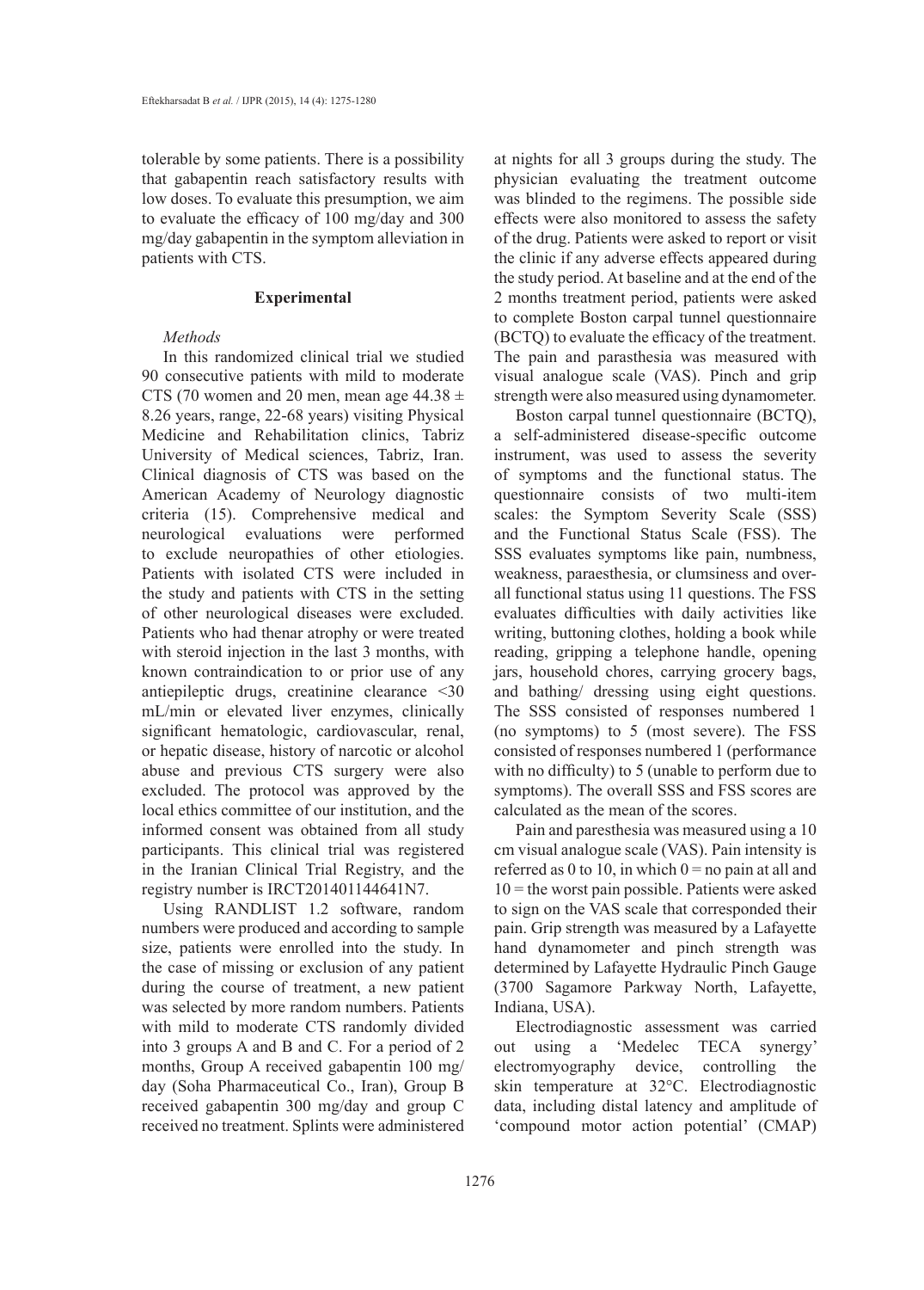|                          |       | <b>Group A</b>   | Group B          | Group C          | P value   |  |
|--------------------------|-------|------------------|------------------|------------------|-----------|--|
| Age (years)              |       | $42.46 \pm 8.16$ | $44.56 \pm 8.58$ | $46.34 \pm 8.08$ | <b>NS</b> |  |
| Gender, Female           |       | $24(80\%)$       | 21(70%)          | $25(83.3\%)$     | <b>NS</b> |  |
| Mean duration of illness |       | $21.56 \pm 7.34$ | $20.32 \pm 7.93$ | $21.33 \pm 7.45$ | <b>NS</b> |  |
| Dominant hand            | Right | $28(93.3\%)$     | 23(76.7%)        | $27(90\%)$       | <b>NS</b> |  |
|                          | Left  | $2(6.7\%)$       | $7(23.3\%)$      | $3(10\%)$        |           |  |
| Involved hand            | Right | $18(60\%)$       | $18(60\%)$       | $19(63.3\%)$     |           |  |
|                          | Left  | $12(40\%)$       | $12(40\%)$       | $11(36.7\%)$     | <b>NS</b> |  |

**Table 1.** Patients' baseline findings.

NS: Not significant.

and 'sensory nerve action potential' (SNAP) of the median nerve were derived from electrodiagnostic study reports and recorded on the patient's data form.

## *Statistical analysis*

Statistical analyses were performed using the Statistical Package for Social Sciences, version 17.0 (SPSS, Chicago, Illinois). A p value of < 0.05 was considered statistically significant.

# **Results and Disscusion**

Ninety patients with CTS were evaluated in three therapeutic groups. Table 1 demonstrates baseline findings between groups. There was no significant difference between groups. The initial presenting symptoms of CTS were numbness (95.5%), tingling (91.1%) and nocturnal worsening of symptoms (90%). Phalen›s and Tinel›s sign were positive in 82.2% and 71.1% of patients, respectively.

The changes in the studied parameters before and after treatment are shown in Table 2. Before the treatment, there were no significant differences between groups while after the treatment there were significant differences in VAS, strength, pinch, SSS, FSS and total BCTQ score between groups. After the treatment, Group A and B in comparison to group C had

**Table 2**. Changes in the studied parameters before and 2 months after treatment.

|                   |        | Group A          | <b>Group B</b>   | Group C          | P value    |
|-------------------|--------|------------------|------------------|------------------|------------|
| <b>VAS</b>        | Before | $5.63 \pm 2.02$  | $4.93 \pm 2.34$  | $5.70 \pm 2.11$  | <b>NS</b>  |
|                   | After  | $1.96 \pm 1.66$  | $1.55 \pm 1.47$  | $3.37 \pm 1.94$  | $< 0.001*$ |
| Grip Strength     | Before | $21.94 \pm 4.74$ | $22.27 \pm 4.53$ | $23.11 \pm 3.50$ | <b>NS</b>  |
|                   | After  | $25.38 \pm 4.47$ | $25.94 \pm 4.26$ | $24.60 \pm 3.33$ | <b>NS</b>  |
| Pinch strength    | Before | $4.31 \pm 0.67$  | $4.27 \pm 1.05$  | $4.02 \pm 0.65$  | <b>NS</b>  |
|                   | After  | $5.67 \pm 0.73$  | $6.08 \pm 0.90$  | $4.50 \pm 0.85$  | $< 0.001*$ |
| SSS               | Before | $3.50 \pm 0.43$  | $3.65 \pm 0.33$  | $3.48 \pm 0.56$  | NS         |
|                   | After  | $2.41 \pm 0.52$  | $2.19 \pm 0.43$  | $2.86 \pm 0.51$  | $< 0.001*$ |
| <b>FSS</b>        | Before | $4.32 \pm 0.52$  | $4.36 \pm 0.54$  | $4.12 \pm 0.47$  | <b>NS</b>  |
|                   | After  | $3.22 \pm 0.95$  | $3.17 \pm 0.72$  | $3.70 \pm 0.56$  | $0.02*$    |
| <b>BCTQ</b> total | Before | $7.83 \pm 0.87$  | $8.01 \pm 0.83$  | $7.60 \pm 0.89$  | <b>NS</b>  |
|                   | After  | $5.70 \pm 1.34$  | $5.36 \pm 0.98$  | $6.57 \pm 0.87$  | < 0.001    |
| <b>CMAP</b>       | Before | $4.17 \pm 0.42$  | $4.98 \pm 0.76$  | $4.49 \pm 0.42$  | <b>NS</b>  |
|                   | After  | $4.17 \pm 0.44$  | $5.78 \pm 1.58$  | $4.46 \pm 0.41$  | <b>NS</b>  |
| <b>SNAP</b>       | Before | $3.49 \pm 0.29$  | $4.49 \pm 0.95$  | $4.65 \pm 1.05$  | <b>NS</b>  |
|                   | After  | $3.46 \pm 0.32$  | $4.72 \pm 1.20$  | $3.56 \pm 0.37$  | <b>NS</b>  |

VAS: Visual analogue scale; SSS: Symptom Severity Scale; FSS: Functional Status Scale; BCTQ: Boston carpal tunnel questionnaire; CMAP: Compound motor action potential; SNAP: Sensory nerve action potential; NS: Not significant.

\*p is two-sided significant.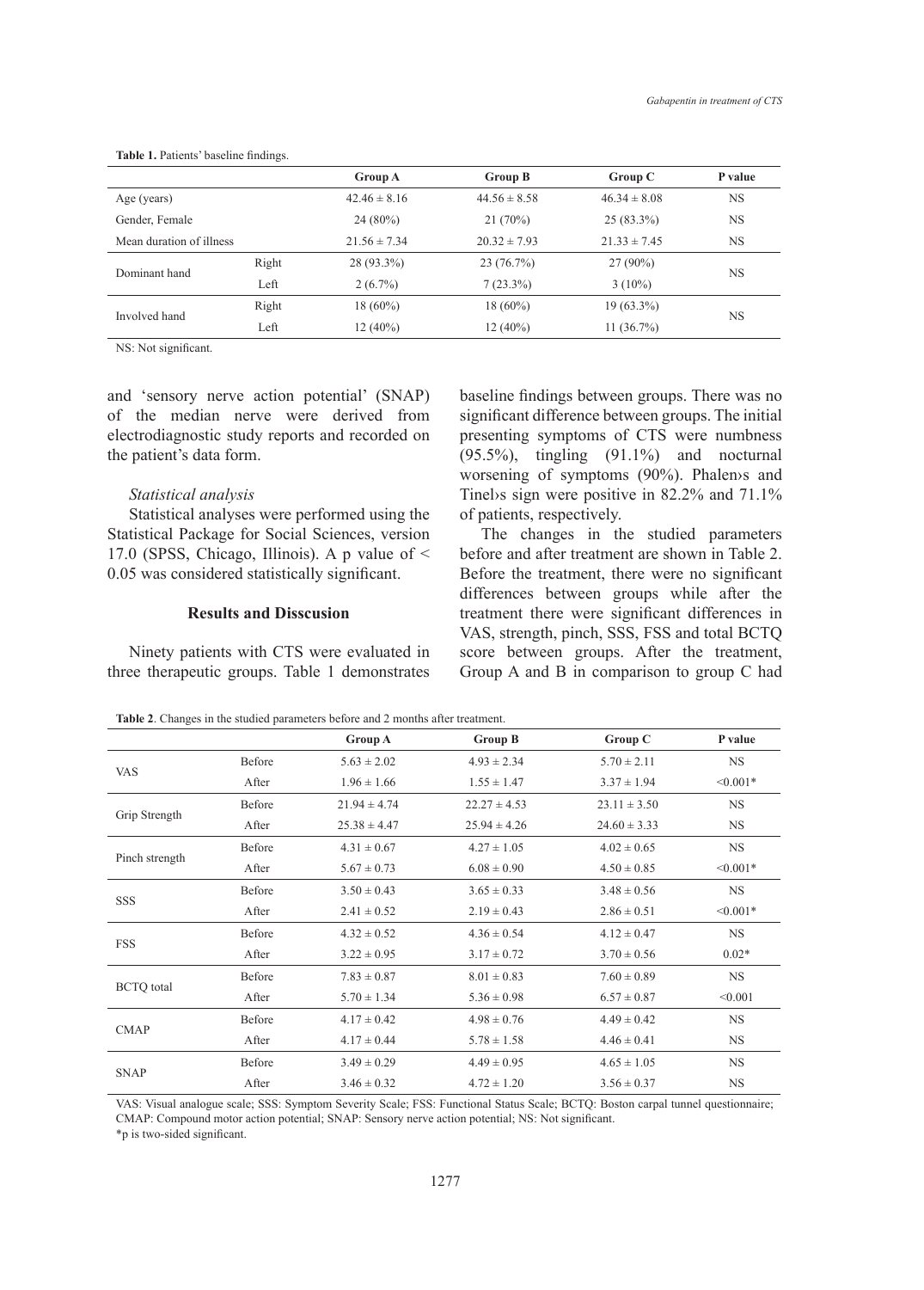|                   | Group A              | Group B             | Group C            | P value       |
|-------------------|----------------------|---------------------|--------------------|---------------|
| VAS.              | $-70.08 \pm 20.72\%$ | $-75.57 \pm 20.79$  | $-45.78 \pm 19.60$ | $\leq 0.001*$ |
| Grip strength     | $17.25 \pm 12.49\%$  | $17.51 \pm 8.95\%$  | $6.84 \pm 4.74\%$  | $\leq 0.001*$ |
| Pinch strength    | $33.30 \pm 18.67\%$  | $49.81 \pm 28.17\%$ | $15.43 \pm 4.60\%$ | $\leq 0.001*$ |
| <b>SSS</b>        | $-30.74 \pm 14.23$   | $-39.46 \pm 13.67$  | $-16.62 \pm 13.86$ | $\leq 0.001*$ |
| <b>FSS</b>        | $-24.63 \pm 17.91$   | $-27.16 \pm 15.33$  | $-9.71 \pm 12.46$  | $\leq 0.001*$ |
| <b>BCTO</b> total | $-27.45 \pm 14.07$   | $-32.78 \pm 12.35$  | $-13.12 \pm 9.97$  | $\leq 0.001*$ |

VAS: Visual analogue scale; SSS: Symptom Severity Scale; FSS: Functional Status Scale; BCTQ: Boston carpal tunnel questionnaire \*p is two-sided significant.

significantly lower VAS, SSS, FSS and BCTQ total and higher pinch strength ( $p < 0.05$ ), but the differences between group A and B were not significant. Comparing the results before and after treatment, we observed significant improvement in VAS, grip strength, pinch strength, SSS score, FSS score and BCTQ score in all three groups ( $p < 0.001$  in all variables in each groups); however there were no significant changes in CMAP and SNAP.

In order to evaluate the more effective treatment between groups, we evaluated the percent of improvement in each variable between groups (Table 3). There were significant differences between groups in all evaluated parameters ( $p < 0.001$ ). Groups A and B in comparison to group C had significantly better improvement in VAS, pinch strength, SSS, FSS and BCTQ total (p < 0.001). Comparing the results between group A and B, there were significantly more improvement in pinch strength and SSS score group B ( $p < 0.05$ ), but the differences between groups in other variables were not significant.

We observed no side effects during the study period in any of the subjects and all subjects had a good compliance to the treatment.

Gabapentin is an effective drug for treatment of neuropathic pain and has been reported to be effective in various disease including trigeminal neuralgia, postherpetic neuralgias, diabetic neuropathy and after surgeries especially orthopedic and neurosurgery (9, 16, 17). The drug's effect in improving neuropathic pain has encouraged many others to use gabapentin in other diseases with neuropathy basis including CTS (11-14).

In this prospective randomized clinical trial

we evaluated the effects of low dose gabapentin (100 mg and 300 mg) in controlling pain and improving symptoms of patients with CTS. Following treatment with gabapentin 100 and 300 mg per day, patients reported significant decrease in pain severity and BCTQ subscores  $(p < 0.001)$ . There was also a significant increase in pinch and grip strength ( $p < 0.001$ ).

There are few studies evaluating gabapentin effects on relieving CTS symptoms which are performed with high doses of gabapentin (11- 14). Taverner *et al*. (11) reported significant improvement in signs and symptoms of CTS in 84.2% of their patients ( $n = 19$ ) with gabapentin 1800 m/day during 6 months follow-up. Duman *et al.* (12) reported a reduction in symptoms in 21 patients with CTS patients treated for three months using gabapentin with average dose of 648 mg/day. Erdemoglu (13) in a study of 41 patients with CTS reported significant decrease in SSS and FSS and total BCTQ during followup using 1800 mg/day gabapentin. However, all these three previous studies were single group study with no control group and randomization. The recent randomized clinical trial by Hui and colleagues (14) also showed significant differences between gabapentin (300-900 mg/ day) and placebo group in 2 weeks, but by eight weeks they observed no significant improvement (14). In our study at the end of eight week trial we observed significantly better improvement in patients receiving gabapentin 100 or 300 mg in comparison to control group ( $p < 0.001$ ).

The recommended and tolerable dosage of gabapentin in the literature is reported between 900 and 3600 mg per day (11). However the higher doses would have some adverse effects and not well tolerated by all patients which can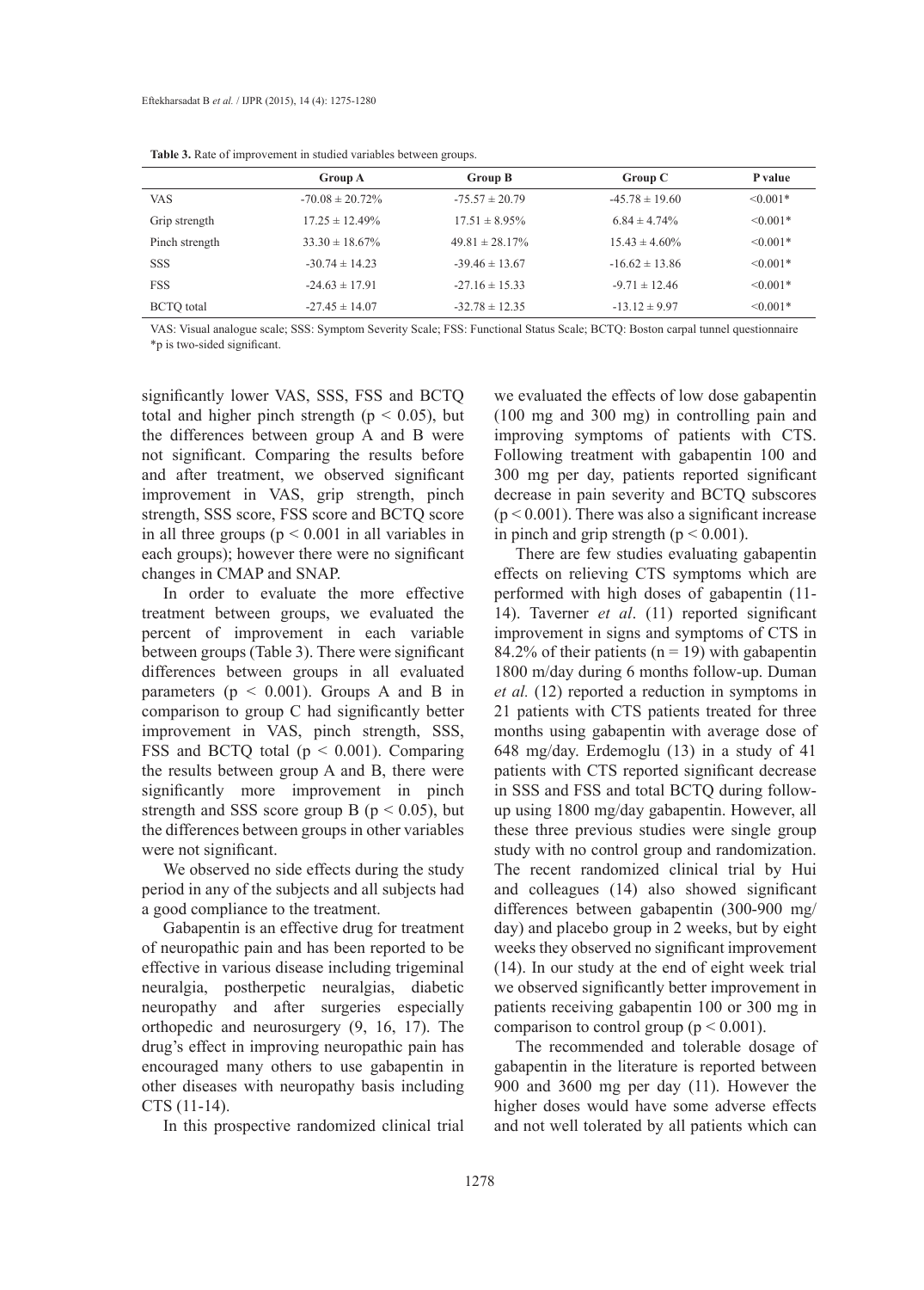cause treatment failure. Taverner *et al*. (11) reported that 28% of patients stopped gabapentin because of side effects. Erdemoglu (13) also reported side effects of high dose gabapentin in 26.8% of CTS patients which was mild and tolerable. Unlike previous studies which used Gabapentin between 600-1800 mg/day (11-14), we only administered low doses of gabapentin (100 and 300 mg/day) which yielded similar beneficiary results. Patients reported no side effects and complications during gabapentin treatment and the drug was well tolerated. It is reported that symptom relief occurs during the titration period even before the maximal dose is achieved. In other studies the lower doses of gabapentin has also shown to be effective with low side effects and intolerance  $(17-22)$ . Panah Khahi and colleagues (17) reported significant improvement in pain score following 300 mg of gabapentin administration before orthopedic surgery. These results are indicative of beneficiary results of low dose gabapentin, which accompanies with lower side effects, higher tolerance as well as lower costs of treatment.

Among previous studies, only one had a control group (14) and the others have evaluated the results only in one group. It is possible that other factors have role in treatment improvement beside gabapentin. Having a control group would allow researchers to evaluate the effects of other parameters beside the drug on the final outcome. We observed significant improvement in all three groups, which means that using splints at nights alone can significantly alter the patients' situation. However, observing significantly more improvement in gabapentin groups compared to control group is indicative of efficacy of treatment with gabapentin. Unlike our findings, Hui and colleagues (14) having a placebo group found no difference in the mean reduction of symptom severity between gabapentin and placebo group at the end of the study.

We also evaluated the results of two different doses of gabapentin, 100 and 300 mg daily and observed that despite significant improvements in all measured parameters in both groups, patients receiving gabapentin 300 mg/day showed better pinch strength and SSS score. As there were no side effects for any of the gabapentin doses, it could be recommended to use 300 mg/day for more beneficiary results.

#### **Conclusion**

In conclusion, gabapentin is a useful drug in treatment of CTS symptoms which can be used with low doses and have no side effects and intolerance. Using gabapentin with dose of 300 mg/day in comparison to 100 mg/day is recommended because of more satisfactory results during the treatment.

#### **Acknowledgment**

This research was financially supported by Physical Medicine and Rehabilitation Research Center, Tabriz University of Medical Sciences, Tabriz, Iran. We have no conflicts of interest.

Disclosures: None.

#### **References**

- Aroori S and Spence RA. Carpal tunnel syndrome. (1) *Ulster. Med. J.* (2008) 77: 6-17.
- Eftekharsadat B, Kazem Shakouri S, Shimia M, (2) Rahbar M, Ghojazadeh M, Reza Rashidi M and Hadi Faraji M. Effect of E. laciniata (L) ointment on mild and moderate carpal tunnel syndrome: a double-blind, randomized clinical trial. *Phytother. Res.* (2011) 25: 290-295.
- Bland JD, Weller P and Rudolfer S. Questionnaire (3) tools for the diagnosis of carpal tunnel syndrome from the patient history. *Muscle. Nerve.* (2011) 44: 757-762.
- Sharifi-Mollayousefi A, Yazdchi-Marandi M, (4) Ayramlou H, Heidari P, Salavati A, Zarrintan S and Sharifi-Mollayousefi A. Assessment of body mass index and hand anthropometric measurements as independent risk factors for carpal tunnel syndrome. *Folia. Morphol. (Warsz).* (2008) 67: 36-42.
- (5) Keith MW, Masear V, Chung K, Maupin K, Andary M, Amadio PC, Barth RW, Watters WC 3rd, Goldberg MJ, Haralson RH 3rd, Turkelson CM and Wies JL. Diagnosis of carpal tunnel syndrome. *J. Am. Acad. Orthop. Surg.* (2009) 17: 389-396.
- Talebi M, Andalib S, Bakhti S, Ayromlou H, Aghili A (6) and Talebi A. Effect of vitamin b6 on clinical symptoms and electrodiagnostic results of patients with carpal tunnel syndrome. *Adv. Pharm. Bull.* (2013) 3: 283-288. Freynhagen R, Strojek K, Griesing T, Whalen E and
- (7) Balkenohl M. Efficacy of pregabalin in neuropathic pain evaluated in a 12–weeks, randomised, double– blind, multicentre, placebo-controlled trial of flexibleand fixed dose regimens. *Pain.* (2005) 115: 254-263.
- Strojek K, Flöter T, Balkenohl M, Xie F and Griesing T. (8)